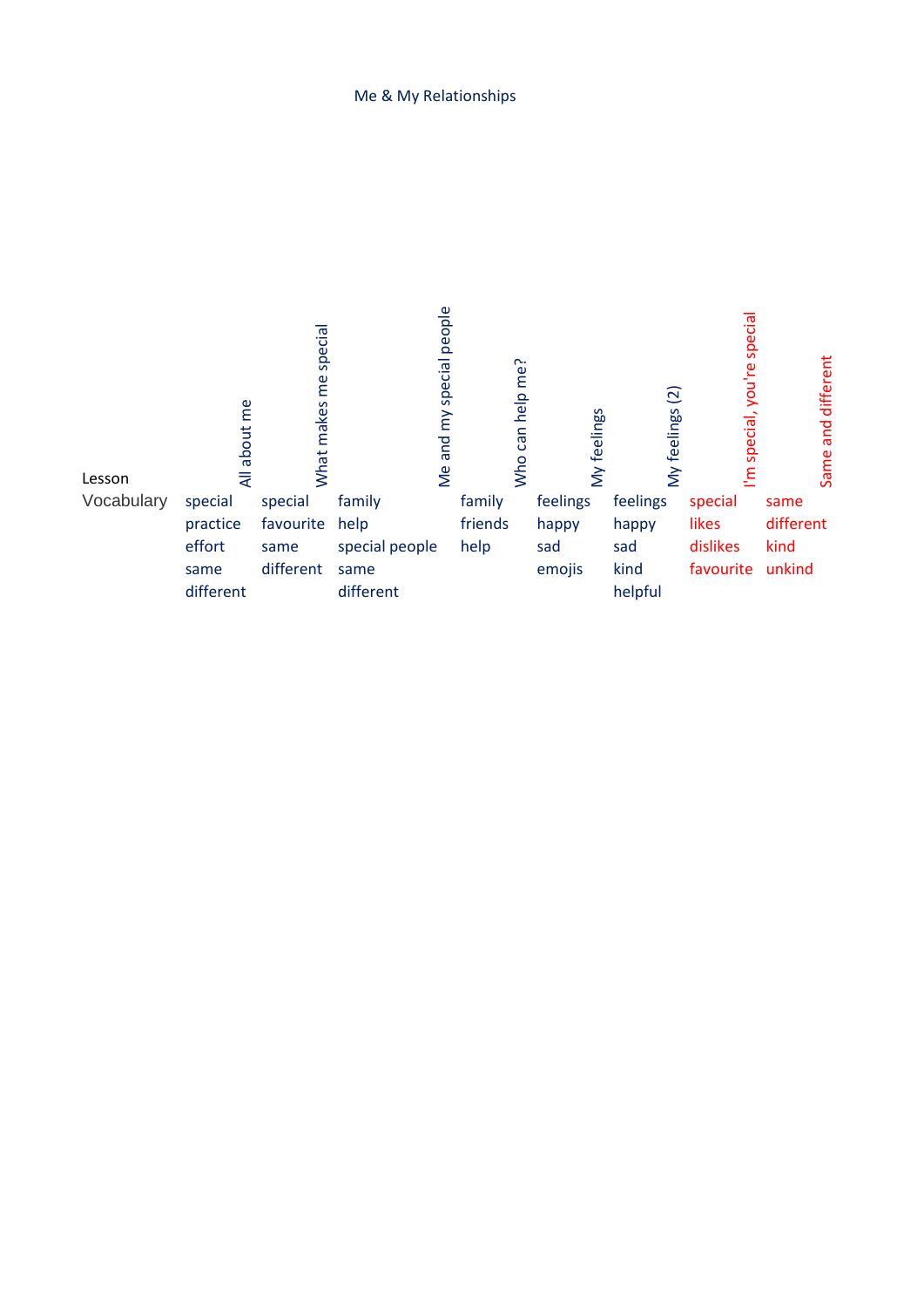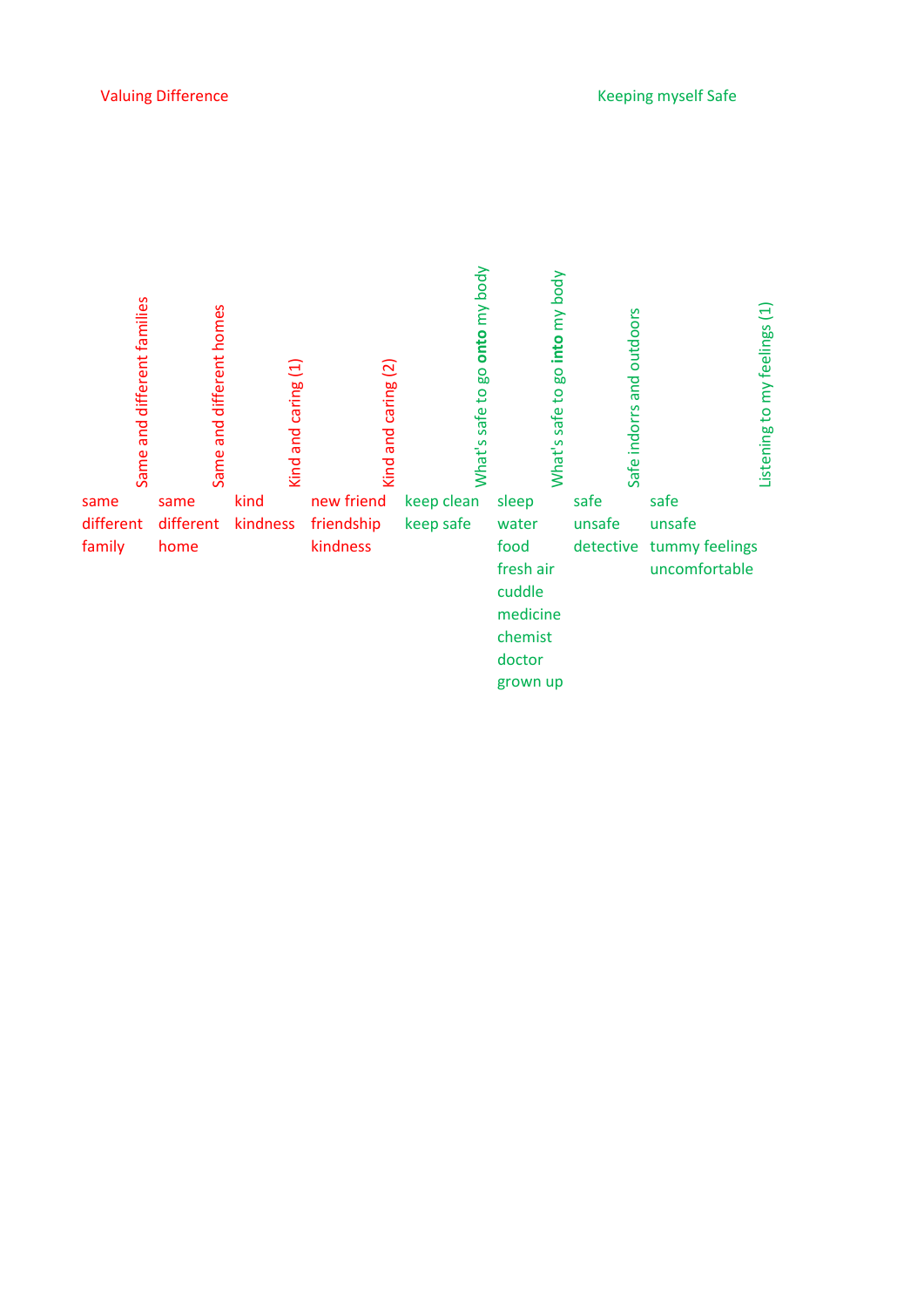## **Rights and Responsibilities**

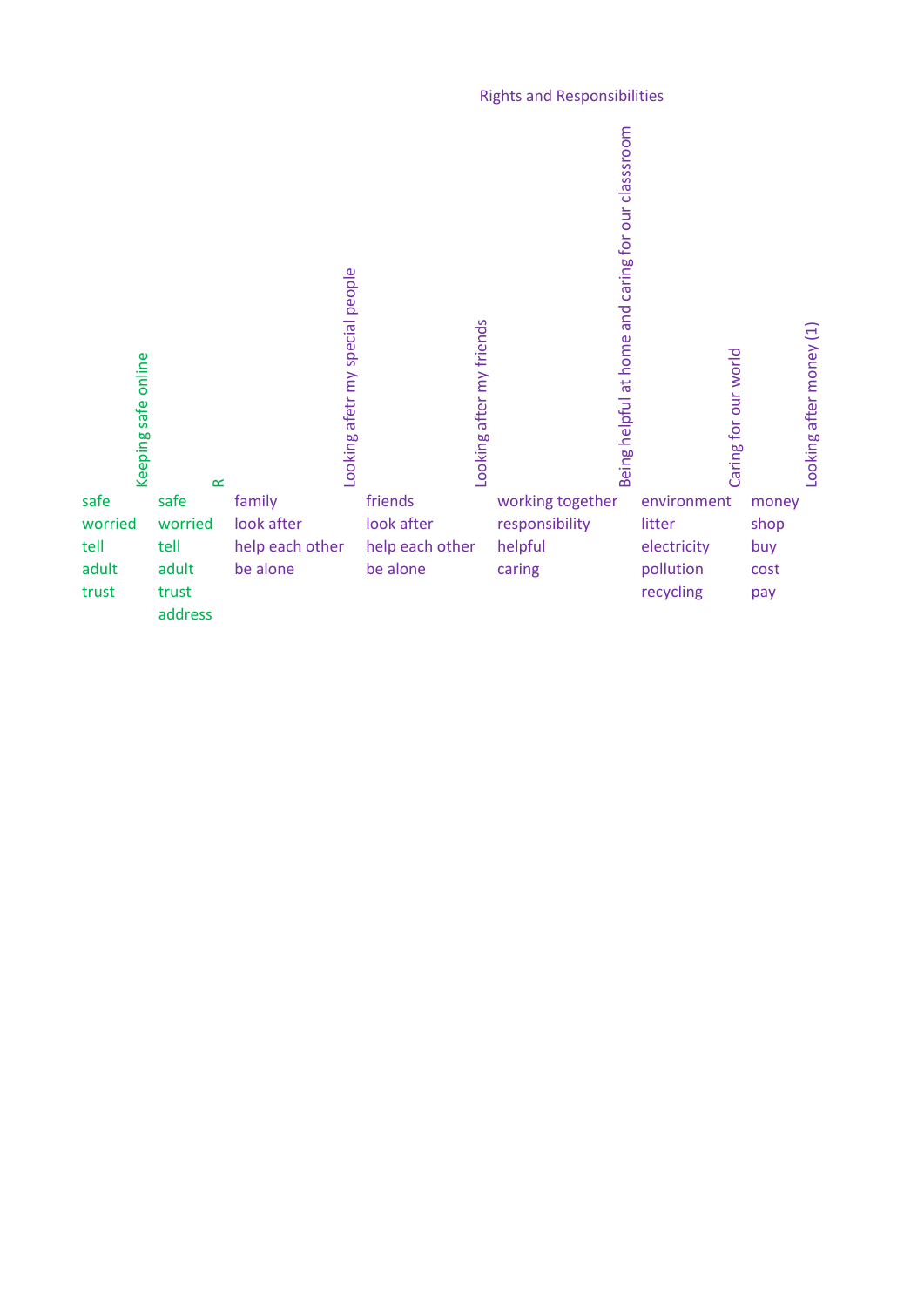